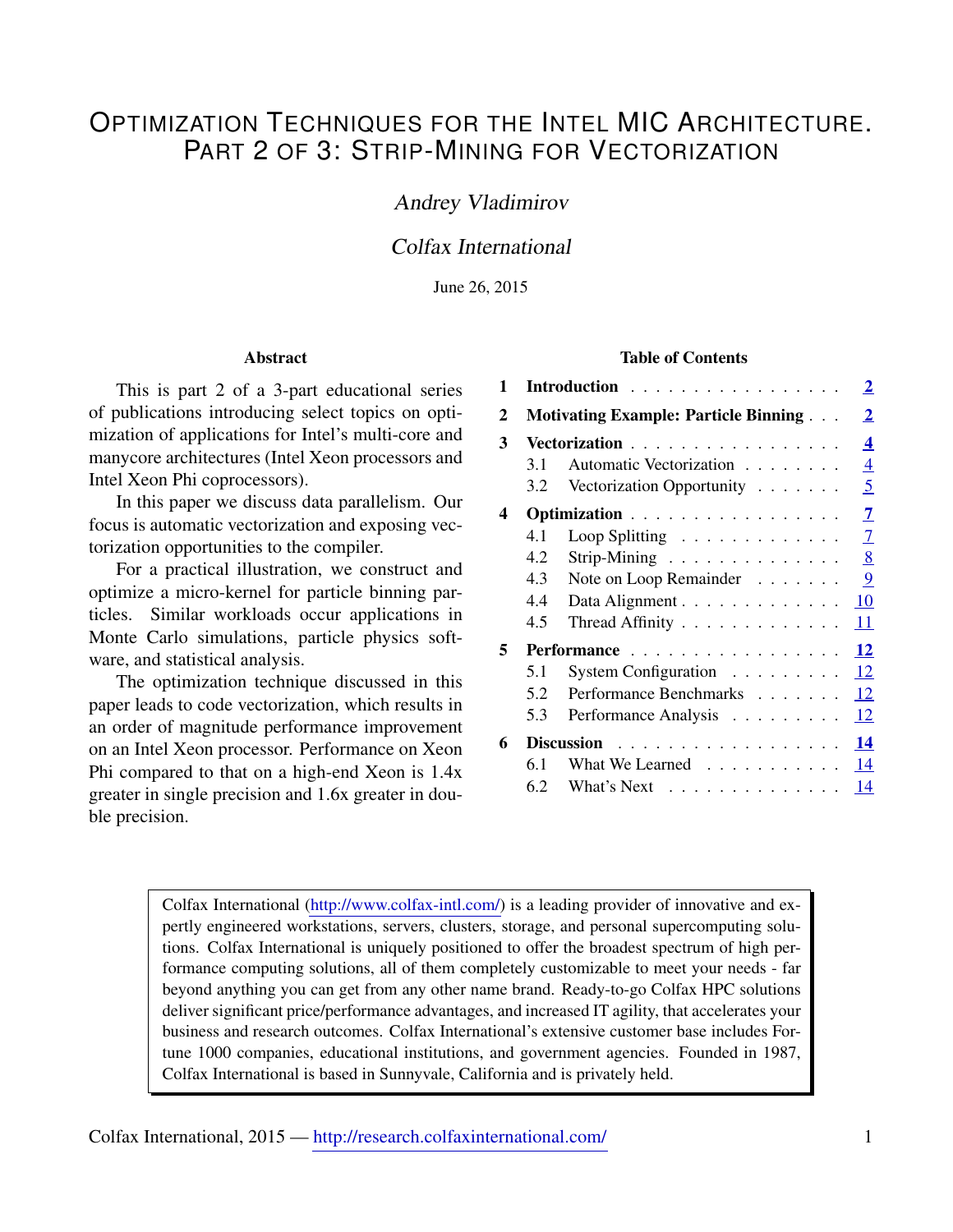## <span id="page-1-0"></span>1. INTRODUCTION

This paper continues our 3-part series of educational publications on performance optimization in applications for Intel Xeon Phi coprocessors. First part [\[2\]](#page-13-3) discussed thread parallelism. In this part, we focus on some aspects of data parallelism and vectorization.

Optimization of vectorization on Intel Xeon processors and Intel Xeon Phi coprocessors requires exposing the vectorization opportunities, data structures designed for contiguous memory access, data alignment, regularization of vectorization pattern, and compiler hints for pointer disambiguation, alignment guarantees and loop count. An extensive discussion of these techniques is presented in our book, "Parallel Programming and Optimization with Intel Xeon Phi Coprocessors, 2nd Edition" [\[3\]](#page-13-4). In this paper, we demonstrate two techniques: exposing vectorization opportunities with strip-mining and data alignment.

## <span id="page-1-1"></span>2. MOTIVATING EXAMPLE: PARTICLE BINNING

For an illustration we will use the same example as in [\[1\]](#page-13-5): binning. Suppose that we have data coming from a simulation or from an experiment on particles moving in a cylindrical particle detector (see Figure [1\)](#page-1-2). Particle positions are reported in polar coordinates, and our interest is to bin these particles into bins defined in Cartesian coordinates. Workloads like this occur in particle physics (for example, to detect particle tracks see [\[4\]](#page-13-6)), in Monte Carlo simulations and also in statistics where data transformation and binning takes place.

<span id="page-1-2"></span>

Figure 1: Workload illustration: take polar particle coordinates and compute particle counts in bins on the Cartesian grid.

For our specific problem, assume that the raw particle data comes in the form of a structure containing arrays r and phi. These arrays contain the radii and the polar angles, respectively, of each particle. Our task is to compute the output data, which is a 2-dimensional array containing the counts of particles in the respective bins on a 2-dimensional Cartesian grid. Listing [1](#page-1-3) illustrates the data types.

```
 // Input data structure: arrays of particle coordinates in polar system
   struct InputDataType {
 int numDataPoints; // Size of arrays r and phi. Using n=2ˆ27
     FTYPE* r; // Array of radii
\begin{bmatrix} 5 \\ 6 \end{bmatrix} FTYPE* phi; // Array of polar angles
   };
\overline{7} // Output data structure: counts of particles in Cartesian grid bins
   typedef int BinsType[nBinsX][nBinsY]; // Using nBinsX = nBinsY = 10
```
Listing 1: Data structures: counts of particles in bins on the Cartesian grid. FTYPE is real for single precision and double for double precision implementation.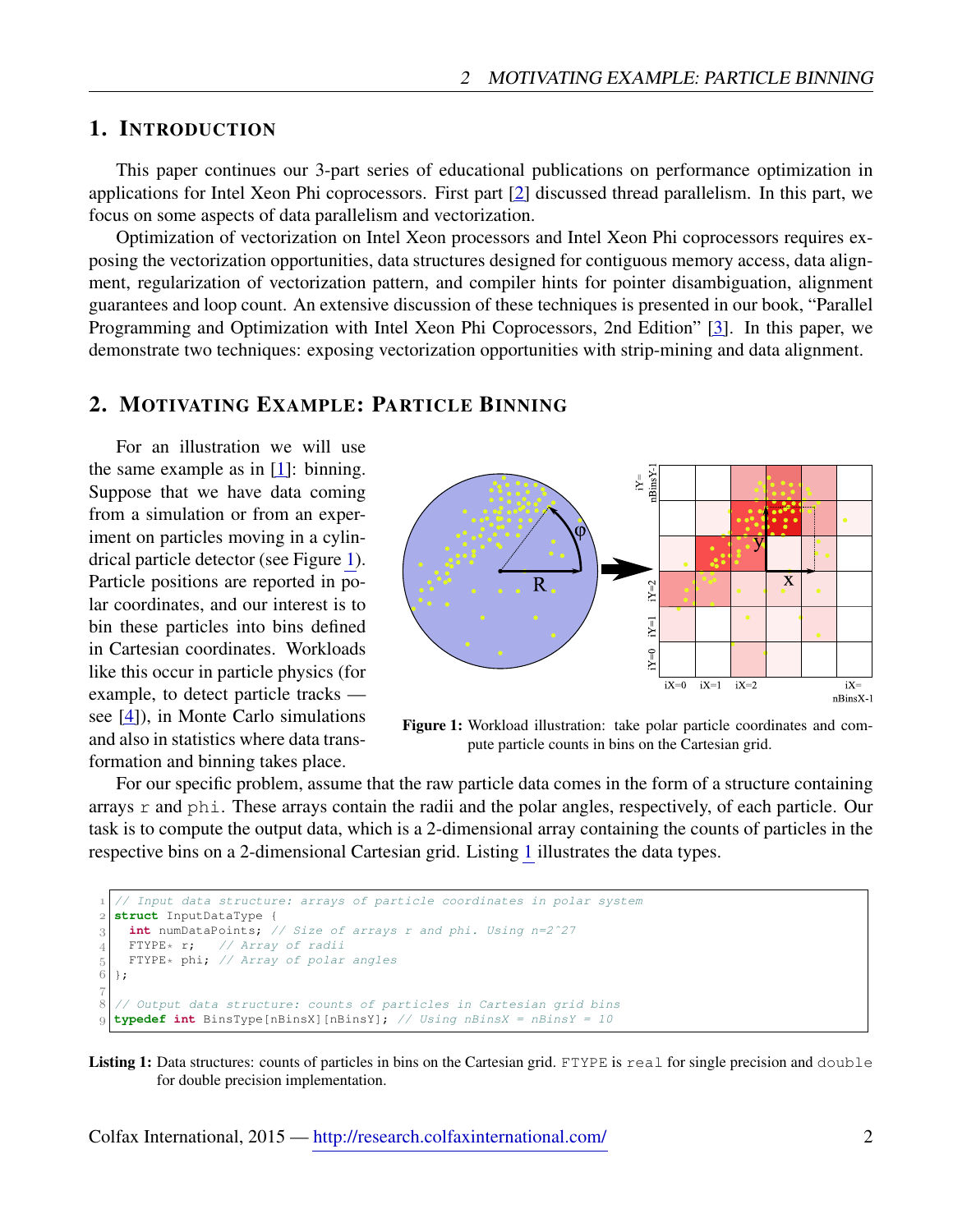A non-optimized scalar C code that performs such binning is shown in Listing [2.](#page-2-0)

```
 void BinParticlesReference(InputDataType & inputData, BinsType & outputBins) {
 // Reference implementation: scalar, serial code without optimization
3
 // Loop through all particle coordinates
for (int i = 0; i < inputData.numDataPoints; i++) {<br>6 // Transforming from cylindrical to Cartesian coo
        // Transforming from cylindrical to Cartesian coordinates:
 7 const FTYPE x = inputData.r[i]*COS(inputData.phi[i]);
8 const FTYPE y = inputData.r[i]*SIM(inputData.php[i]);\overline{9}10 // Calculating the bin numbers for these coordinates:
const int iX = int (x - xMin) * binsPerUnitX);<br>const int iY = int ((y - yMin) * binsPerUnitY);
       const int iY = int ((y - yMin) *binsPerUnitY);
13
14 // Incrementing the appropriate bin in the counter:
15 outputBins[iX][iY]++;
16 }
17
```
Listing 2: Non-optimized binning code. FTYPE, SIN and COS are preprocessor macros set to either float, sinf and cosf for single precision, or double, sin and cos for double precision implementation.

In part 1 [\[2\]](#page-13-3) we implemented multi-threading in this code and the result is shown in Listing [3.](#page-2-1)

```
 void BinParticles_1(const InputDataType & inputData, BinsType & outputBins) {
 // Thread-parallel implementation. Race conditions are avoided by using
3 // parallel reduction with thread-private containers
 #pragma omp parallel
5 \mid \quad \uparrow6 // Declare thread-private containers for bins
7 BinsType threadPrivateBins;
8 for (int i = 0; i < nBinsX; i++)
|9| for (int j = 0; j < nBinsY; j++)10 threadPrivateBins[i][j] = 0;
1\,1 // Loop through all bunches of particles
 #pragma omp for
\mathbf{f} for (int i = 0; i < inputData.numDataPoints; i++) {
 // Transforming from cylindrical to Cartesian coordinates:
16 const FTYPE x = inputData.r[i] * COS(inputData.php[i]);
17 const FTYPE y = inputData.r[i]*SIN(inputData.phi[i]);
1819 // Calculating the bin numbers for these coordinates:
20 const int iX = int((x - xMin)*binsPerUnitX);
21 const int iY = int((y - yMin)*binsPerUnitY);
2223 // Incrementing the appropriate bin in the thread-private counter:
24 threadPrivateBins[iX][iY]++;
25
 // Reduction outside the parallel loop
27 for(int i = 0; i < nBinsX; i++)
28 for(int j = 0; j < nBinsY; j++) {
 #pragma omp atomic
|30| outputBins[i][j] += threadPrivateBins[i][j];
3^1 }
32
33
```
Listing 3: Binning code. Parallel and correct implementation using reduction with thread-private containers.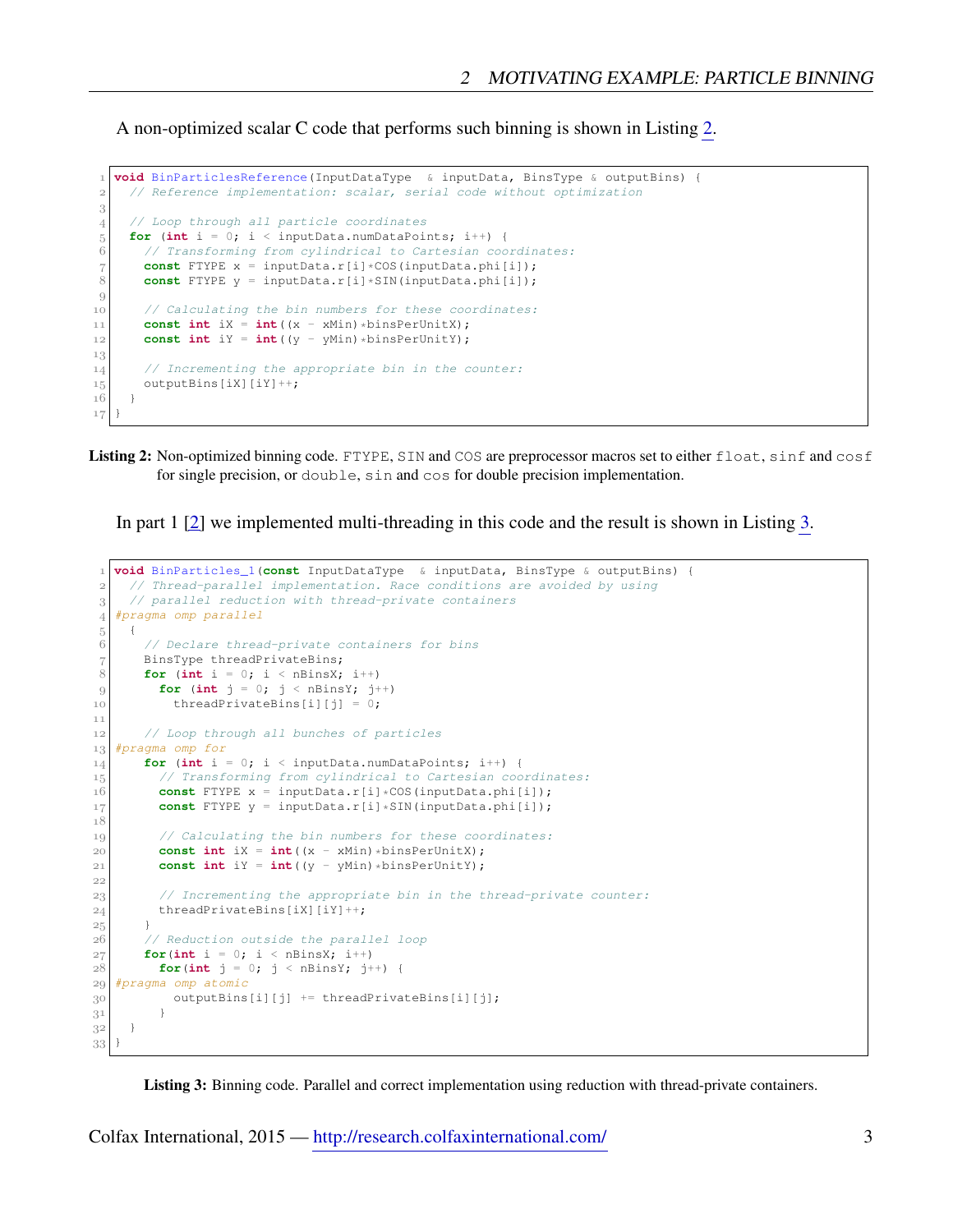# <span id="page-3-0"></span>3. VECTORIZATION

Parallel code in Listing [3](#page-2-1) uses OpenMP to distribute the calculation across multiple cores of the processor that it is running on. This level of parallelism is absolutely essential for extracting performance out of multi- and manycore processors. Indeed, in our previous publication [\[2\]](#page-13-3), we reported that going from serial code in Listing [2](#page-2-0) to parallel code in Listing [3](#page-2-1) leads to speedups of 25x and 100x on an 24-core Intel Xeon and a 61-core Intel Xeon Phi processor, respectively.

At the same time, the parallel code shown above does not handle another level of parallelism: vectorization inside of every core. Cores of our Intel Xeon E5-2697 v2 processor support 256-bit wide AVX2 instructions, and cores of the Intel Xeon Phi 7120P coprocessor support 512-bit wide IMCI instructions. These are SIMD instructions which can perform a *S*ingle *I*nstruction on *M*ultiple *D*ata elements in one operation. That is, each core of a Xeon processor can perform an addition, multiplication, sine or cosine calculation, or type conversion on 8 single precision or 4 double precision numbers at a time. Each core of a Xeon Phi can do the same on 16 single precision or 8 double precision numbers. However, the calls to these short vector instructions are not automatic, i.e., if the software does not call for these instructions, hardware will not automatically apply them.

#### <span id="page-3-1"></span>3.1. AUTOMATIC VECTORIZATION

Intel compilers are able to automatically vectorize loops and certain other constructs. Automatic vectorization is enabled at the default optimization level -O2. To see the result of automatic vectorization, we can request an optimization report from the Intel compiler. For an example, see code in Listing [4.](#page-3-2)

```
 // File try-vector.cc
2 \mid \text{\#include} <cmath>
 void ComputeSine(double* x, int n) {
 for (int i = 0; i < n; i++) // This loop is a target for automatic vectorization
5 x[i] = sin(x[i]); // The sine function can be processed with vectors
6
```

```
vega@lyra% icpc -qopt-report -c try-vector.cc # Compiling...
icpc: remark #10397: optimization reports are generated in *.optrpt files in the output location
vega@lyra% cat try-vector.optrpt # Viewing the optimization report
...
LOOP BEGIN at try-vector.cc(4,3)
  remark #15300: LOOP WAS VECTORIZED
LOOP END
```
Listing 4: Code with vectorizable loop and result of automatic vectorization by the Intel C++ compiler.

To have the loop automatically vectorized means that the compiler will represent the loop in i as a loop with a stride of 4, 8, 16, or whatever is the vector width in the target architecture. Inside of every iteration, data will be loaded from memory into the 4-, 8- or 16-wide vectors, the program of the loop will be executed in each respective vector lane, and the result will be stored back in memory. The compiler will automatically handle cases where the number of iterations is not a multiple of the vector width. In these cases, a remainder loop will be implemented. Similarly, the compiler will handle architectural restrictions on the alignment of data using a peel loop when necessary (see Section [4.4\)](#page-9-0). For more details on automatic vectorization, see our book [\[3\]](#page-13-4).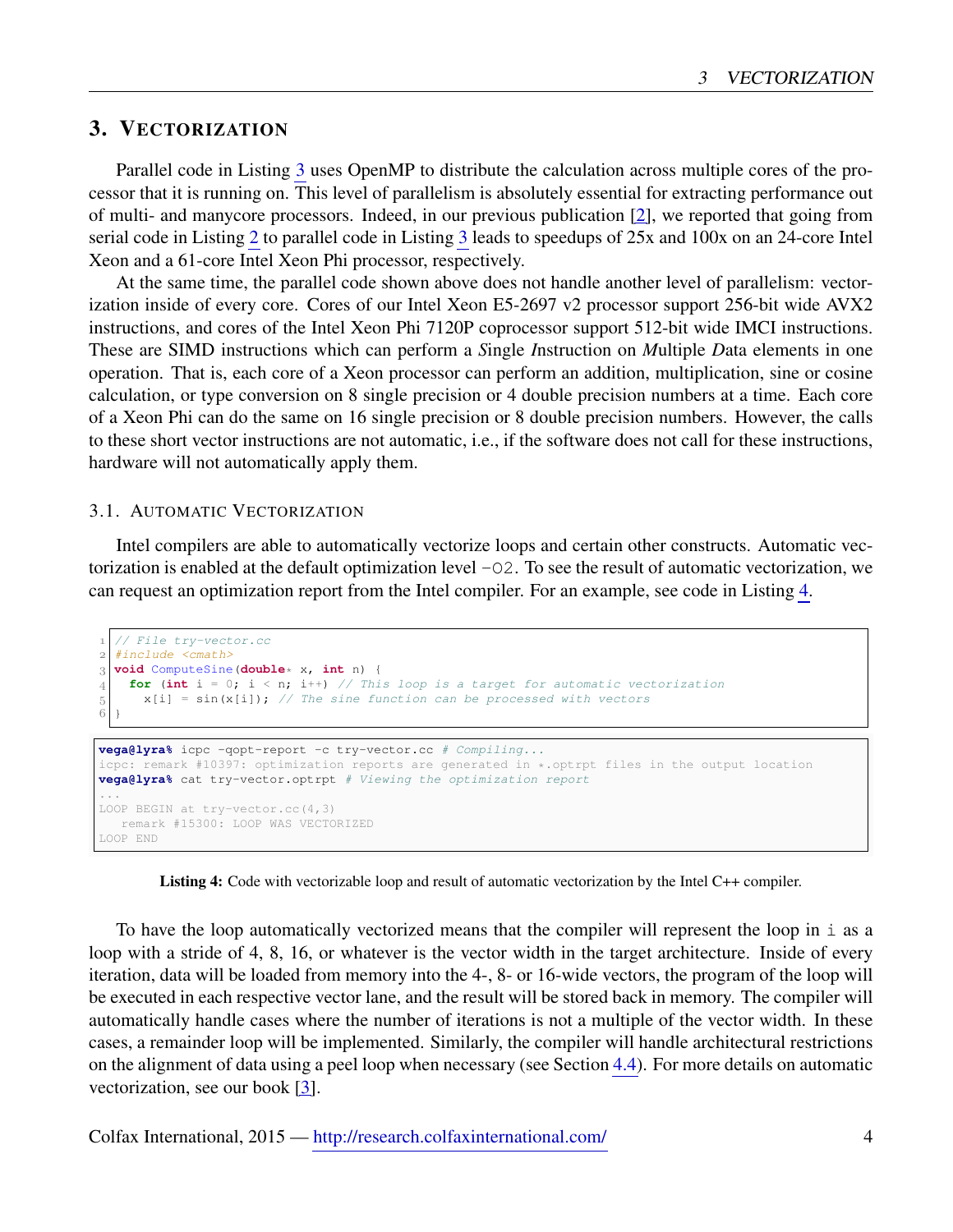### <span id="page-4-0"></span>3.2. VECTORIZATION OPPORTUNITY

The binning code has a single loop that goes over all particle coordinates (line 14 in Listing [3\)](#page-2-1). We found a way to parallelize this loop across cores, because different particles can be processed independently as long as parallel reduction is implemented correctly (see Part 1). The same loop, in principle, can be parallelized across vector lanes. This is the loop targeted for vectorization in the binning code:

```
for (int i = 0; i < inputData.numDataPoints; i^{++}) {
 // Transforming from cylindrical to Cartesian coordinates:
\begin{bmatrix} 3 \end{bmatrix} const FTYPE x = inputData.r[i]*COS(inputData.php[i]);4 const FTYPE y = inputData.r[i]*SIN(inputData.phi[i]);
^5 6
        // Calculating the bin numbers for these coordinates:
\tau const int iX = int ((x - xMin) *binsPerUnitX);
8 const int iY = int((y - yMin) * binsPerUnitY);
\boldsymbol{9}10 // Incrementing the appropriate bin in the thread-private counter:
11 threadPrivateBins[iX][iY]++;
12 }
```


If this loop was vectorized, then the calculation of trigonometric functions, multiplication, addition and type conversion can all be done with vectors as in shown in Figure [2.](#page-4-1)

<span id="page-4-1"></span>

Figure 2: Vectorization opportunity in the binning code.

All calculation steps up until the increment of the bin counters (the ++ operation) can be vectorized by processing a block of values  $\phi$ hi $[i]$  and  $r[i]$  in a vector. However, the increment cannot be vectorized because it does not have SIMD semantics: iY can have scattered or colliding values in different vector lanes, and the same is true of  $\pm \times$ .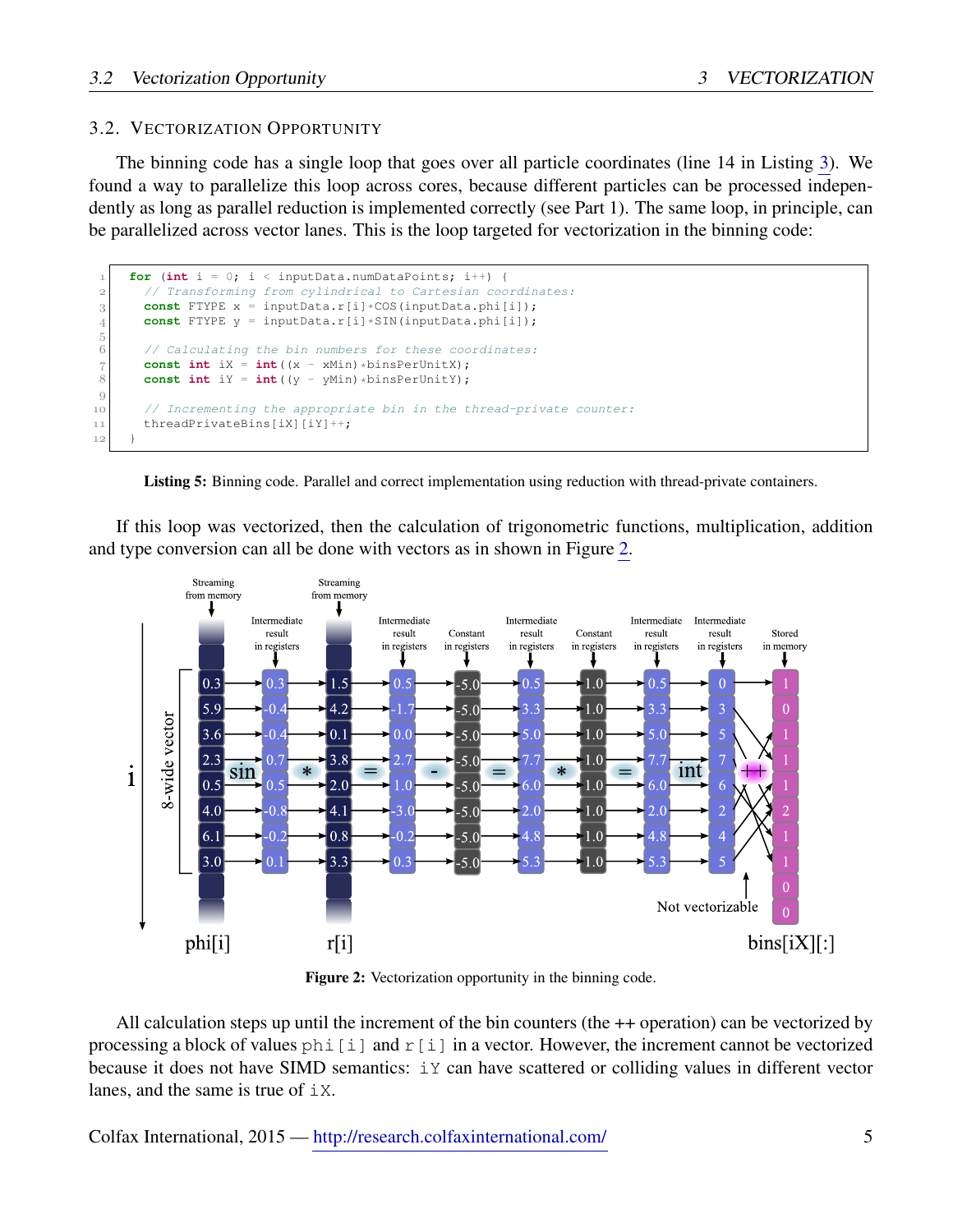It is obvious to us that after computing a vector of values  $\exists X$  and  $\exists Y$  the processor must switch from vector instructions to scalar instructions to increment the bins. Let's see what happens when the compiler processes this loop. We can use  $-q$ opt-report=5 to increase the report verbosity.

```
vega@lyra% icpc -c main.cc -qopenmp -qopt-report=5
icpc: remark #10397: optimization reports are generated in *.optrpt files in the output location
vega@lyra% cat main.optrpt
...
LOOP BEGIN at ../code/main.cc(123,5)
  remark #15344: loop was not vectorized: vector dependence prevents vectorization
   remark #15346: vector dependence: assumed FLOW dependence between threadPrivateBins line 134
                 and threadPrivateBins line 134
   remark #15346: vector dependence: assumed ANTI dependence between threadPrivateBins line 134
                 and threadPrivateBins line 134
LOOP END
```
Listing 6: Optimization report of the binning code.

It appears that the compiler is not able to automatically vectorize this loop. The optimization report indicates FLOW and ANTI dependencies in the line of code that corresponds to line 11 in Listing [5.](#page-4-2) In this case, the dependencies are due to the fact that values of  $\pm x$  and  $\pm y$  have unpredictable dependence on the loop counter i, and therefore SIMD semantics does not apply.

Even though the compiler refused to vectorize this loop, this is not the end of the story. Automatic vectorization is still possible. We just need to expose the opportunity for vectorization. In the next section we will use a ubiquitous programming technique called strip-mining to transform the code into a form where the compiler can recognize safe paths for automatic vectorization.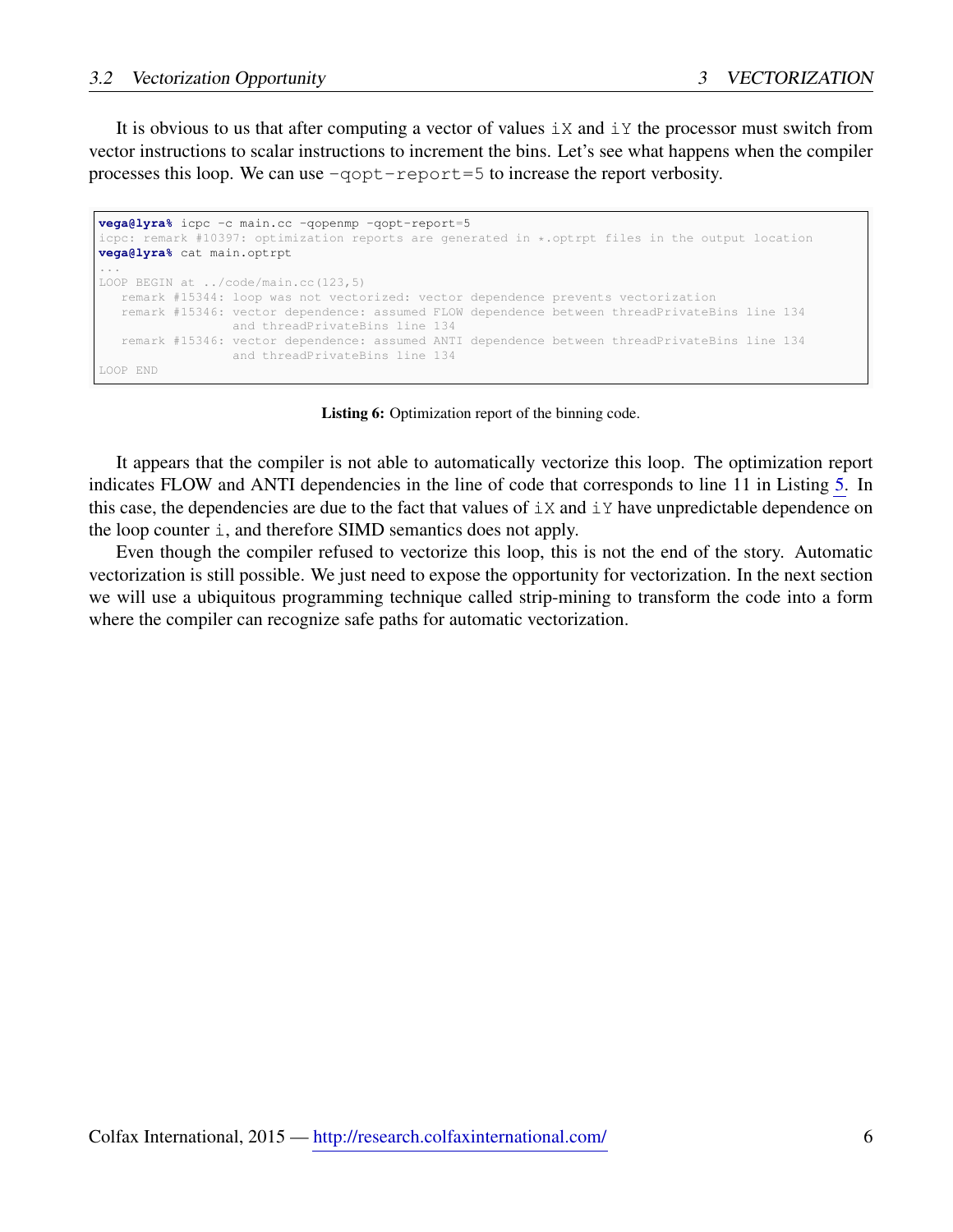# <span id="page-6-0"></span>4. OPTIMIZATION

#### <span id="page-6-1"></span>4.1. LOOP SPLITTING

The compiler refused to vectorize a loop because a non-vectorizable operation is present in it. How about this idea: let's split this loop into two loops, one of which will contain only vector operations and the other will contain only scalar operations as in Listing [7.](#page-6-2)

```
 for (int i = 0; i < inputData.numDataPoints; i++) { // This loop can be vectorized
2 const FTYPE x = inputData.r[i] * COS(inputData.php[i]);
3 const FTYPE y = inputData.r[i]*SIM(inputData.php[i]);const int iX = int((x - xMin) * binsPerUnitX);5 const int iY = int((y - yMin) *binsPerUnitY);
\frac{6}{6} }
\overline{7} for (int i = 0; i < inputData.numDataPoints; i++) // This loop will remain scalar
g threadPrivateBins[iX][iY]++; // But of course, this is not going to compile
```


Of course, this is not going to work in this exact form. In fact, it will not even compile because  $i \times$ and iY are not defined in the second loop. However, the compiler will have one clean vector loop that it can vectorize. This will potentially speed up the processing of the arithmetic needed for coordinate transformation and index calculation. Now let's fix the code and implement loop splitting correctly. For logical correctness, we will have to carry an array of indices  $\exists X$  and  $\exists Y$  from one loop to another.

```
 int iX[inputData.numDataPoints]; // Temporary storage container for iX
 int iY[inputData.numDataPoints]; // Temporary storage container for iY
3
4 for (int i = 0; i < inputData.numDataPoints; i++) { // This loop can be vectorized
5 const FTYPE x = inputData.r[i] * COS(inputData.php[i]);
\vert 6 \vert const FTYPE y = inputData.r[i]*SIM(inputData.php[i]);\begin{bmatrix} 7 \\ 8 \end{bmatrix} iX[i] = int((x - xMin)*binsPerUnitX);
    iY[i] = int((y - yMin) * binsPerUnit);
\{9\}10
 for (int i = 0; i < inputData.numDataPoints; i++) // This loop will remain scalar
12 threadPrivateBins[iX[i]][iY[i]]++;
```
Listing 8: Loop splitting refined: have a temporary storage container to carry indices from one loop into the other.

The implementation in Listing [8](#page-6-3) is formally correct, but it, too, has problems. We know that numDataPoints is of order  $2^{27}$ , so arrays iX and iY combined have 1 GiB of data. This means that, first, we need to increase the stack size limitation of our application to over 1 GiB, or use heap allocation for  $\pm x$  and  $\pm y$ . With a large stack, we may run out of memory because each thread has its own stack. Heap allocation inside the function is inefficient, so we would have to move  $\pm x$  and  $\pm y$  to the scope of function caller. Second, the amount of data in  $\pm x$  and  $\pm y$  is comparable to that in r and phi. So now, in addition to reading particle data, we need to read and write a comparable amount of data for indices, which may as much as triple our memory traffic.

Looks like with loop splitting we are on the right track in terms of exposing vectorization, but we need to do something to avoid unnecessary memory overhead.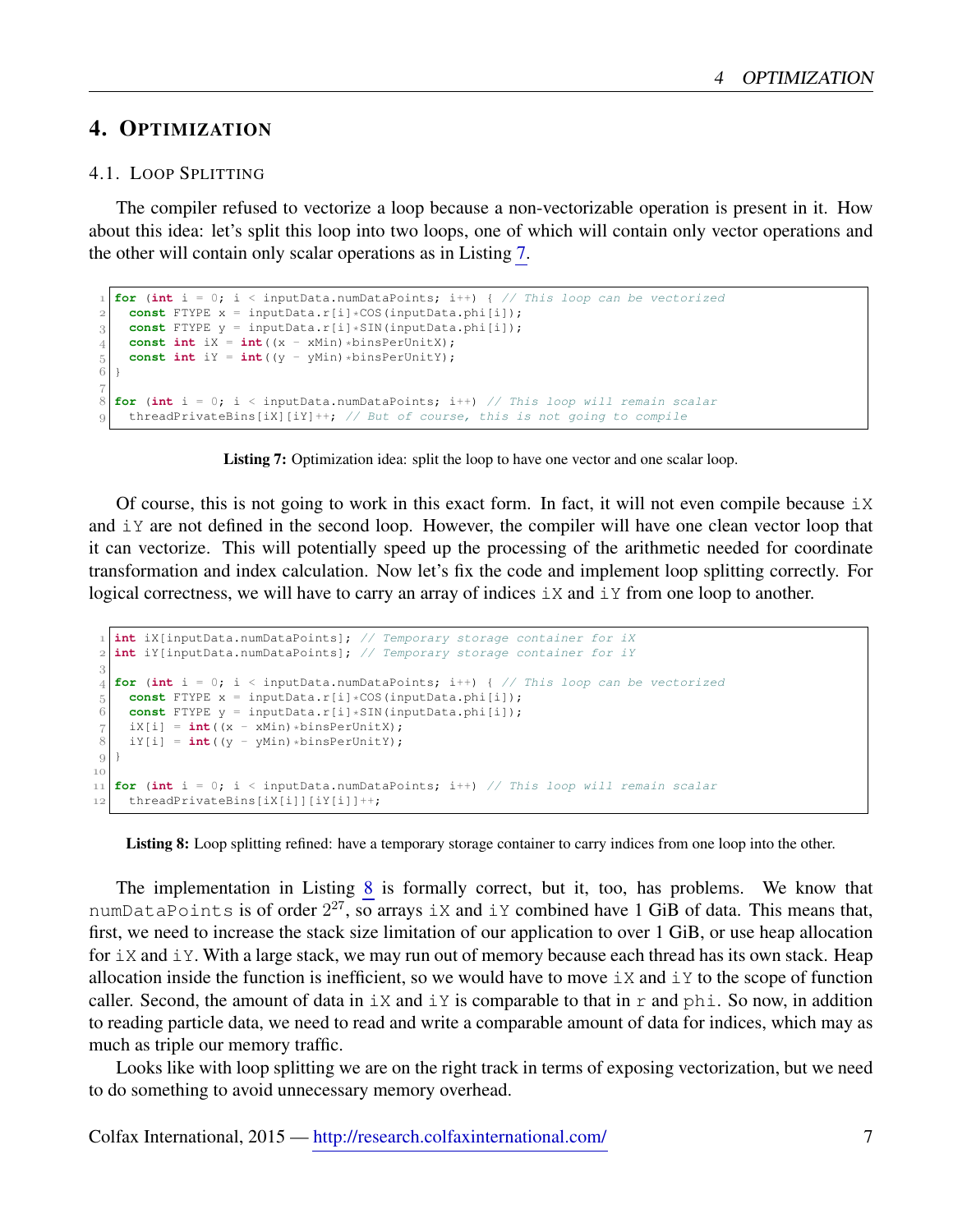#### <span id="page-7-0"></span>4.2. STRIP-MINING

We can resolve the memory overhead problem using strip-mining. This is a programming technique that transforms a single loop into two nested loops. The outer loop strides through "strips" of the iteration space, and the inner loop operates on the iterations inside the strip ("mining" it). Listing [9](#page-7-1) demonstrates a generic strip-mining transformation.

```
 // Original loop:
\frac{1}{2} for (int i = 0; i < n; i++)
{3} { /* ... do work */ }
\overline{A} // Strip-mining converts the original loop into two nested loops:
 const int STRIP_WIDTH=64;
7 \vert for (int ii = 0; ii < n; ii += STRIP_WIDTH)
   for (int i = i i; i < i i + STRIP_MIDTH; i++)\{ / * ... do work */ \}
```
Listing 9: Illustration of the strip-mining loop transformation.

This transformation is useful in several cases:

- 1. Expose data parallelism to enable automatic vectorization;
- 2. Allow vectorization to co-exist with multi-threading;
- 3. As a basis for other techniques such as loop tiling (see, e.g., [\[5\]](#page-13-7) or [\[3\]](#page-13-4)).

Strip size must usually be chosen as a multiple of the vector length in order to facilitate the vectorization of the inner loop. The optimal value for STRIP WIDTH is a tuning parameter that must usually be determined experimentally. Furthermore, if the iteration count n is not a multiple of the strip size, then the programmer must implement a remainder loop for n%STRIP WIDTH iterations at the end of the loop.

Strip-mining can help us to reduce the memory footprint of the loop-split code. Applying strip-mining to the code in Listing [8,](#page-6-3) we get to the following:

```
for (int ii = 0; ii < inputData.numDataPoints; ii += STRIP WIDTH) {
 int iX[STRIP_WIDTH], iY[STRIP_WIDTH]; // STRIP_WIDTH=16
\boldsymbol{3}const FTYPE* r = \& (inputData.r[i]); // Find the current strip
       const FTYPE* phi = &(inputData.phi[ii]);
^5_67 for (int c = 0; c < STRIP_WIDTH; c++) { // Vector loop
8 // Transforming from cylindrical to Cartesian coordinates:
9 const FTYPE x = r[c] * COS(phi[c]);
\begin{bmatrix} 10 \\ 10 \end{bmatrix} const FTYPE y = r[c]*SIN(\text{phi}[c]);
1112 // Calculating the bin numbers for these coordinates:
iX[c] = int((x - xMin) * binsPerUnitX);i4 iY[c] = int ((y - yMin) *binsPerUnitY);
15 }
16\,\mathbb{F}[17] for (int c = 0; c < \text{STRIP\_WIDTH}; c++) // Scalar loop
18 threadPrivateBins[iX[c]][iY[c]]++;
19
```
Listing 10: Loop splitting combined with strip-mining.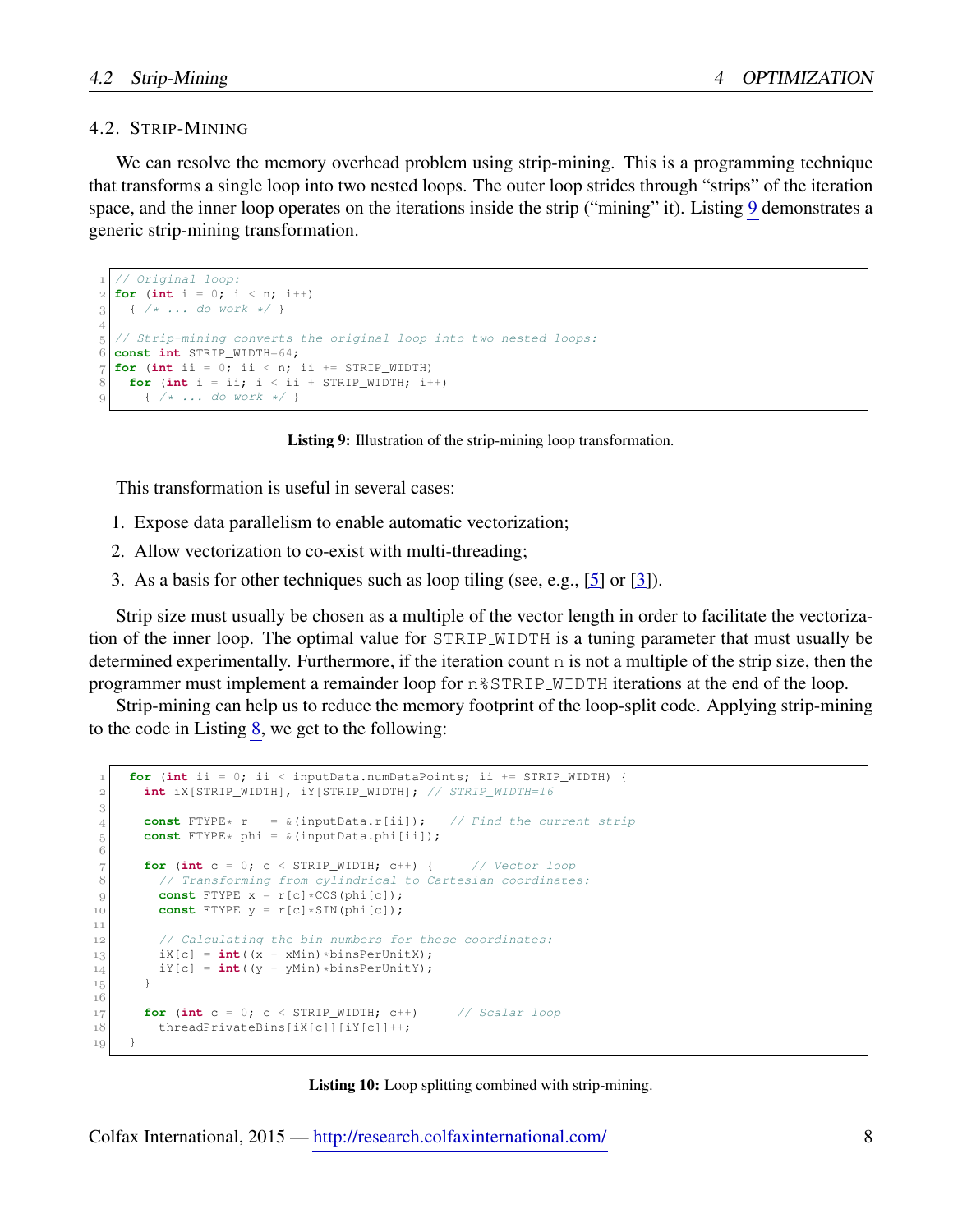The code in Listing [10](#page-7-2) is more efficient than the original code from Listing [3](#page-2-1) because the arithmetically intensive part of it is vectorized. It is also more efficient than Listing [8](#page-6-3) because the memory footprint is increased only marginally. Optimization report confirms that vectorization succeeded for the first of the two split loops but failed for the second, as we intended.

```
LOOP BEGIN at ../code/main.cc(176,7)
   remark #15300: LOOP WAS VECTORIZED
LOOP END
LOOP BEGIN at ../code/main.cc(187,7)
 remark #15344: loop was not vectorized: vector dependence prevents vectorization
LOOP END
```
Listing 11: Optimization report for the binning code with split loops and strip-mining.

The size of the value STRIP WIDTH was chosen empirically, and the most efficient value turned out to be 16 for all cases: single precision and double precision, Intel Xeon processor and Intel Xeon Phi coprocessor. It means that the loops in  $\sigma$  have either 1, or 2 or 4 vector iterations, depending on the precision and platform. Importantly, STRIP WIDTH had to be defined as a compile-time constant in the code for the compiler to choose a good vectorization strategy.

#### <span id="page-8-0"></span>4.3. NOTE ON LOOP REMAINDER

Our code assumes that  $n$  is a multiple of STRIP\_WIDTH. If this is not the case, the most efficient way to generalize the code is to insert a remainder loop to process  $n$   $\text{STRIP-WIDTH}$  operations:

```
 for (int ii = 0; ii < inputData.numDataPoints; ii += STRIP_WIDTH) {
2 \mid /* ... */
\begin{bmatrix} 3 \end{bmatrix} for (int c = 0; c < STRIP_WIDTH; c++) // Vector loop
{4} { /* ... */ }
^5_6 for (int i = inputData.numDataPoints%STRIP_WIDTH; i < inputData.numDataPoints; i++)
       { /* ... */ } // Remainder loop
```
#### Listing 12: Efficient way to implement a remainder loop.

It is also possible to implement a "smart" dynamic upper bound in the loops to avoid redundant code (see code below), however, the reader may verify that this approach dramatically reduces performance.

```
 for (int ii = 0; ii <= inputData.numDataPoints; ii += STRIP_WIDTH) {
      /* \ldots */3 // ''Smart'' loop bounds used when numDataPoints%STRIP_WIDTH != 0
 int cMax = (ii+STRIP_WIDTH < inputData.numDataPoints ? ii+STRIP_WIDTH : inputData.numDataPoints);
for (int c = 0; c < cMax; c++) // Vector loop \begin{array}{c} 6 \end{array} ( /* ... */ }
        \{ /* \ldots * / \}7 }
```
Listing 13: Elegant, but inefficient way to deal with loop remainder.

Despite our progress, optimization is not quite done because with vectorization enabled, we need to worry about an architectural requirement of data alignment. This topic is discussed in the next section.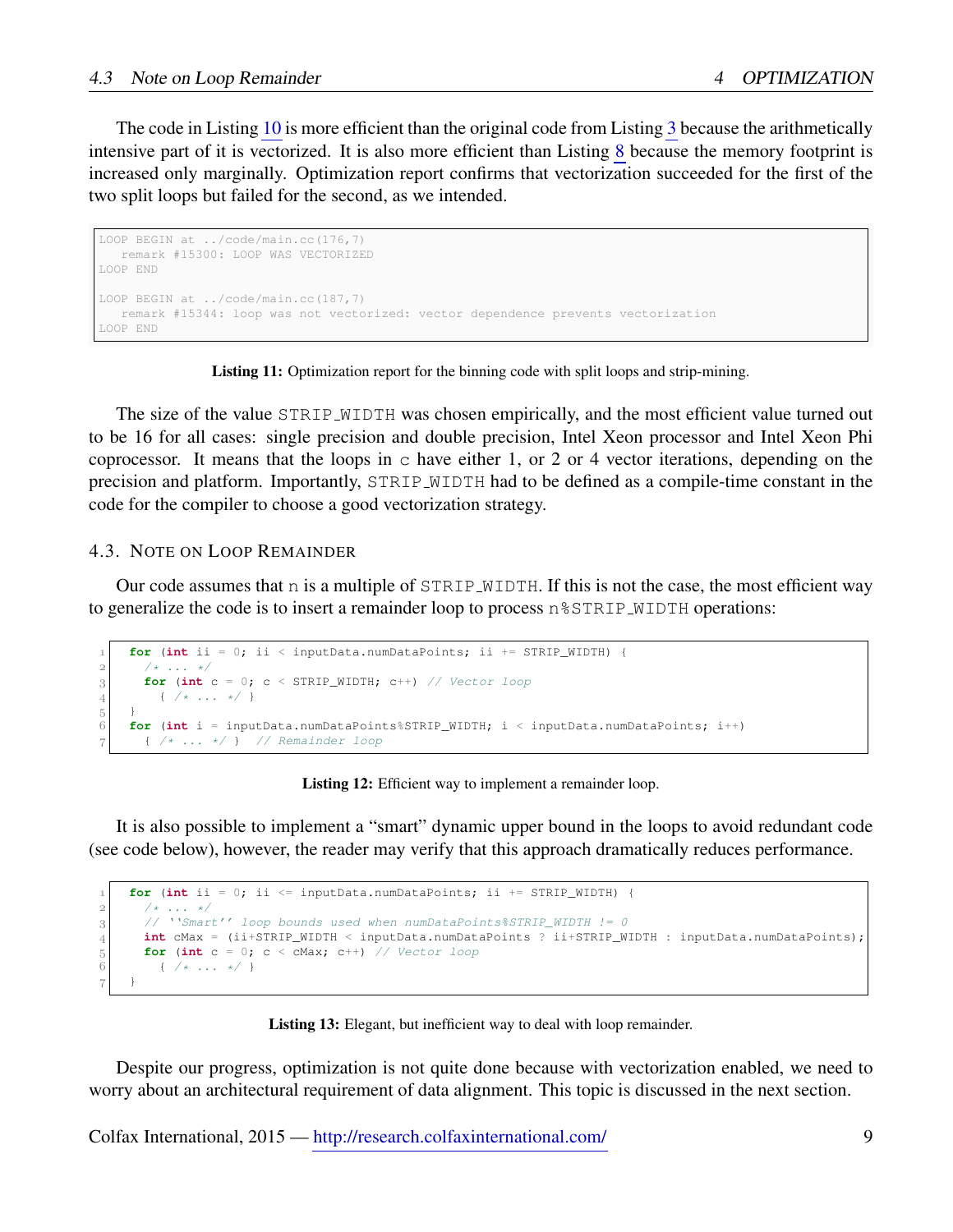#### <span id="page-9-0"></span>4.4. DATA ALIGNMENT

When the calculation reaches the loop in line 7 of Listing [10,](#page-7-2) the core will have to load a block of values of  $r$  and phi into a vector register for subsequent manipulations. Intel Xeon Phi architecture has a restriction: the memory address of this block of values must be a multiple of 64 bytes. In other words, the block must be aligned on a 64-byte boundary. In Intel Xeon architectures, alignment requirements are relaxed, however, having the block begin on a 16-byte boundary (for SSE instructions) or 32-byte boundary (for AVX instructions) may be beneficial for performance.

What happens if at runtime the data address is not aligned? The way that Intel compilers implement automatic vectorization, the code will still work and produce correct results. However, performance may suffer if the data is misaligned, because the compiler will have to implement a peel loop to get to the first aligned element (see Figure [3\)](#page-9-1). Because our loops are short (STRIP\_WIDTH=16), this peel loop together with the possible remainder loop may take a relatively large amount of time.

<span id="page-9-1"></span>

Figure 3: Alignment requirement may necessitate a peel loop.

To avoid situations of misaligned data, we have to allocate the containers  $r$  and phi on an aligned boundary. Because  $STRIP_MIDTH$  is 16, we will have alignment not only for the first iteration in  $\pm i$ , but for all subsequent iterations, because ii will always be a multiple of 16.

Aligned allocation can be done with the intrinsic  $\text{mm\_malloc}$  supported by Intel compilers as shown below. To free such data containers,  $\text{mm-free must be used.}$ 

```
 rawData.r = (FTYPE*) _mm_malloc(sizeof(FTYPE)*n, 64);
     rawData.phi = (FTYPE*) _mm_malloc(sizeof(FTYPE)*n, 64);
3 /* ... */
     _mm_free(rawData.r);
     _mm_free(rawData.phi);
```
Listing 14: Aligned allocation of data on the heap.

When the data containers are allocated, peel loop is not necessary, so that already improves performance. However, the compiler is not aware of the data alignment guarantee and will implement a check for it anyway. To tell the compiler that data in a loop is aligned, the programmer can use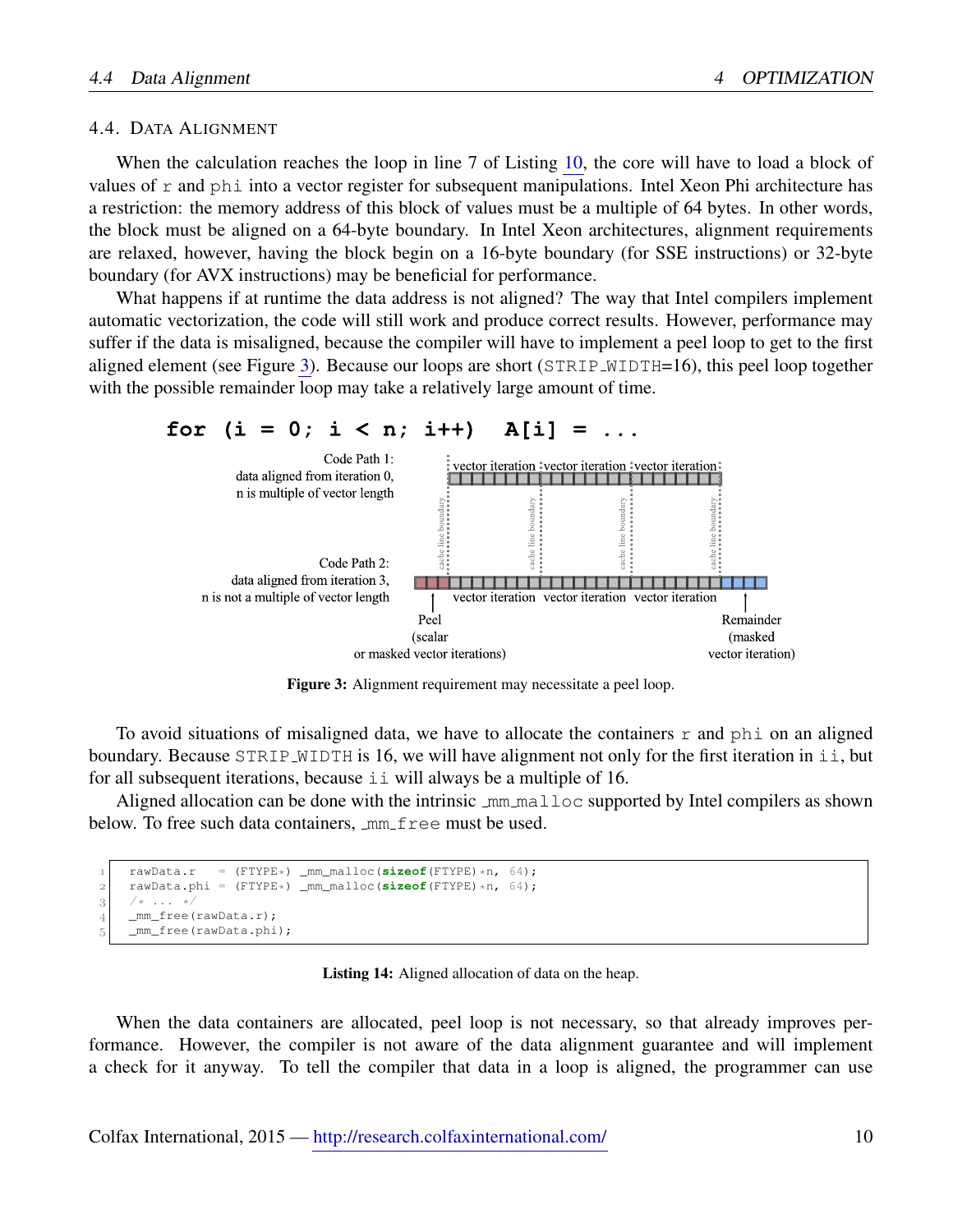#pragma vector aligned, which will allow the compiler to drop the check and just start processing the loop with vector instructions. This pragma is illustrated in Listing [15](#page-10-1) along with specifier  $\text{\_}$  attribute  $\text{\_}$  ((aligned(64))), which aligns a stack array on a 64-byte boundary.

```
 for (int ii = 0; ii < inputData.numDataPoints; ii += STRIP_WIDTH) {
\overline{2} int iX[STRIP_WIDTH] __attribute__((aligned(64))); // Align temporary containers
 int iY[STRIP_WIDTH] __attribute__((aligned(64))); // on 64-byte boundary
^5_6 const FTYPE* r = &(inputData.r[ii]); // Guaranteed to be aligned
const FTYPE* phi = \alpha(inputData.phi[ii]); // on 64-byte boundaries
8
 // Telling compiler to drop checks for alignment
 #pragma vector aligned
f(x) for (int c = 0; c < STRIP_WIDTH; c++) {
 // Transforming from cylindrical to Cartesian coordinates:
13 const FTYPE x = r[c] * COS(phi[c]);
14 const FTYPE y = r[c]*SIN(phi[c]);
15 // Calculating the bin numbers for these coordinates:
\begin{array}{c} 17 \\ 18 \end{array} \begin{array}{c} iX[c] = \text{int}((x - xMin) * binsPerUnitX); \\ iY[c] = \text{int}((y - yMin) * binsPerUnitY); \end{array}iY[c] = int((y - yMin) * binsPerUnitY);19
2021 // Scalar loop; alignment does not matter
|22| for (int c = 0; c < \text{STRIP\_WIDTH}; c++)
23 threadPrivateBins[iX[c]][iY[c]]++;
24 }
```
Listing 15: Final optimized binning algorithm with loop splitting, strip-mining, data alignment and alignment hints.

#### <span id="page-10-0"></span>4.5. THREAD AFFINITY

In Part 1 of this series [\[2\]](#page-13-3), we implemented thread parallelism using OpenMP. In this paper we are using a multithreaded code which scales across all threads of either the host CPU, or of the coprocessor. Here, Part 2, in addition to using a multi-threaded code, we tuned parallel performance by fixing the assignment of OpenMP threads to physical cores<sup>[1](#page-10-2)</sup>. This assignment is known as thread affinity. With the Intel OpenMP library, it can be controlled by the environment variable KMP AFFINITY.

With affinity set, performance improves because

<span id="page-10-3"></span>

Figure 4: OpenMP thread affinity pattern effected by setting the environment variable KMP AFFINITY=compact.

threads do not migrate across cores and the pattern of thread binding combined with the pattern of data sharing may result in better locality of data access. See, e.g., [\[6\]](#page-13-8) or [\[3\]](#page-13-4) for more information about the impact of thread affinity on performance.

Empirically we found that the optimal affinity pattern is compact, i.e., we place threads with nearby numbers as close to each other as possible as shown in Figure [4.](#page-10-3) This results in marginal performance improvement on the host CPU and up to 10% improvement on an Intel Xeon Phi coprocessors compared to not stetting affinity.

<span id="page-10-2"></span><sup>&</sup>lt;sup>1</sup>In hindsight, we should have discussed affinity settings in Part 1.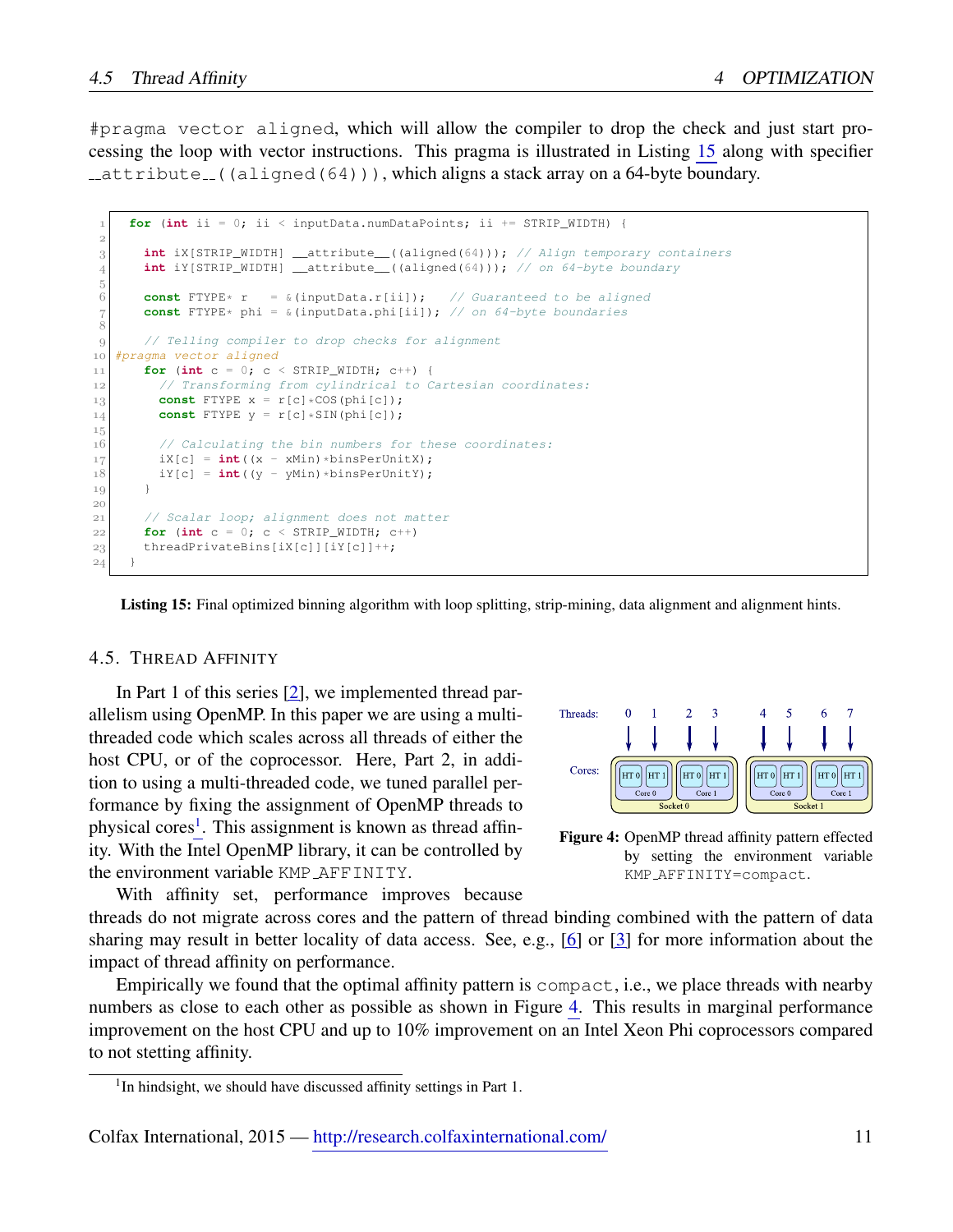# <span id="page-11-0"></span>5. PERFORMANCE

#### <span id="page-11-1"></span>5.1. SYSTEM CONFIGURATION

All of the benchmarks presented in this section were taken on a [Colfax ProEdge](http://www.colfax-intl.com/nd/workstations/sxp8600.aspx)<sup>™</sup> SXP8600 workstation based on a dual-socket Intel Xeon E5-2697 v2 processor (12 cores per socket, 24 physical cores with two-way hyper-threading). The Intel Xeon Phi coprocessor benchmarks presented in this section were taken using native execution on 7120P Xeon Phi coprocessor (61 physical cores with four-way hardwarethreading) installed in that system. The Xeon Phi benchmarks are taken using the coprocessor alone, i.e., the CPU was not computing in tandem with the coprocessor. For compilation we used the Intel C++ compiler version 15.0.3.187 on a CentOS 7.0 Linux OS with Intel MPSS 3.5.

#### <span id="page-11-2"></span>5.2. PERFORMANCE BENCHMARKS

Figure [5](#page-12-0) and [6](#page-12-1) reports the performance benchmarks of the binning algorithms in single precision and double precision. Variance in most cases was in less than 1%, so we report results without error bars with two significant figures. The performance is measured in MP/s, where 1 MP/s is 10<sup>6</sup> particles binned per second.

The three cases reported in the figure correspond to three versions of the code:

- 1. "*Affinity control*" is the parallel code without vectorization from Listing [3.](#page-2-1) This is where we left off in Part 1 (plus affinity control which is not really a code optimization but an environment optimization technique),
- 2. "*Vectorization, alignment*" is the code with vectorization Listing [10](#page-7-2) in which data containers are aligned as shown in Listing [14.](#page-9-2) This is the core result of the present tutorial: enabling vectorization.
- 3. "*Vectorization, alignment, hints*" is the case where in addition to aligning the containers, we gave a compiler hint of data alignment (#pragma ivdep) as shown in Listing [15.](#page-10-1) This is the final optimized version that tweaks the vectorized code to make vectorization more efficient.

For each benchmark the binning workload was repeated 10 times, and the average of the last 8 iteration is reported. We exclude the first two iterations because they tend to be much slower due to various initialization overheads on both Xeon CPUs and Xeon Phi Coprocessors. They do not represent sustained performance that is achieved if the application has a long execution time.

For reference, we also present results from Part 1 ("Baseline code", "Reduction with Atomics", "Reduction with Private Variables"). Results of Part 2 build on top of the success reported in Part 1 and add performance improvement by another large factor.

#### <span id="page-11-3"></span>5.3. PERFORMANCE ANALYSIS

Figure [5](#page-12-0) and [6](#page-12-1) report on the entire story. We started with a simple application that produced correct result, but was single-threaded and scalar (not vectorized). This application was quite miserable on Xeon Phi, yielding only 10% of the performance that the Xeon processor could deliver. In Part 1, we implemented multi-threading which gave the application a boost commensurate with the number of cores on each respective platform. However, Xeon Phi was still behind Xeon in total performance. Finally, in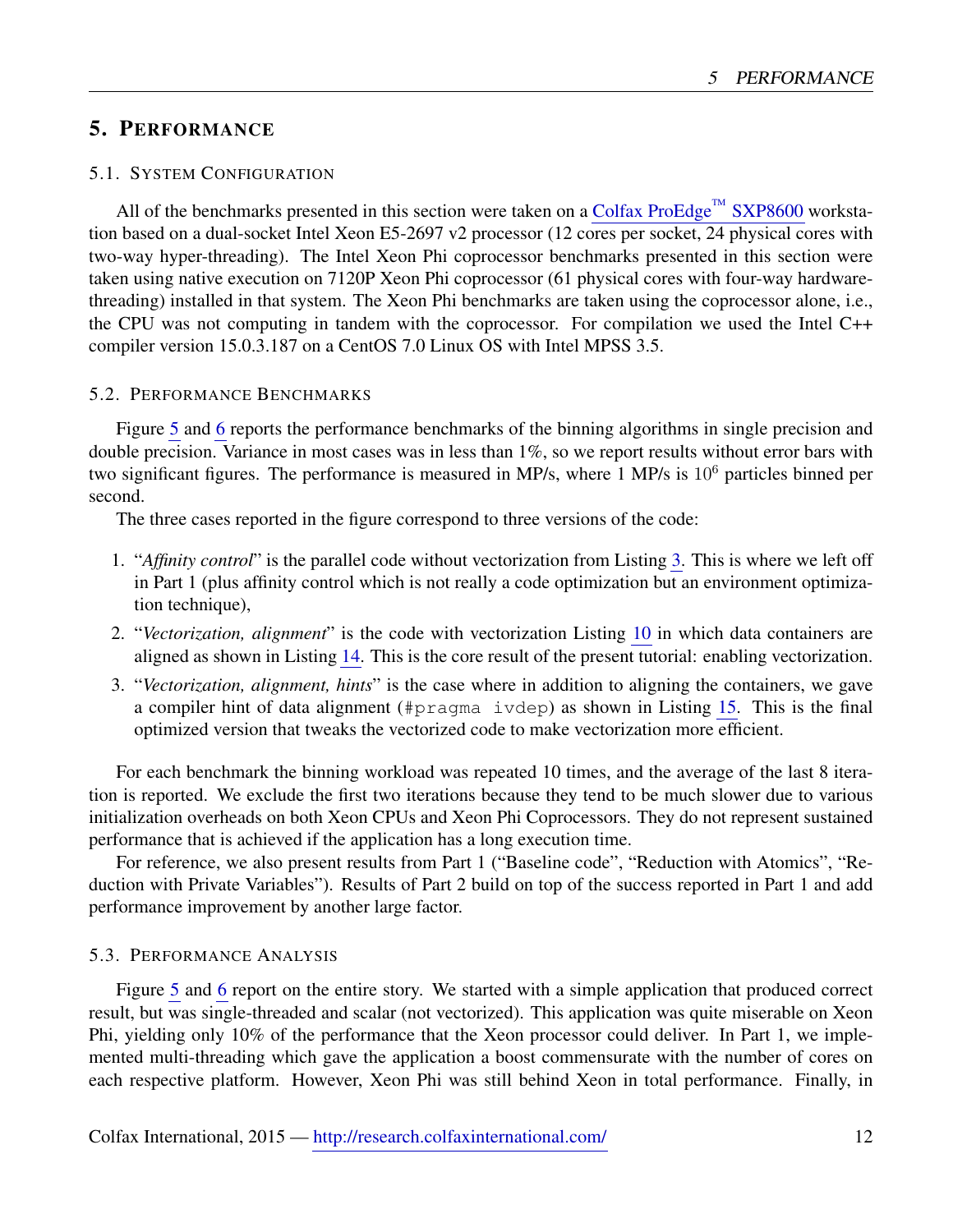Part 2, we implemented vectorization, and the performance experienced significant acceleration. This 2x-3x boost on Xeon illustrates how much performance can be "left on the table" even on CPUs if a parallel application is not thoroughly optimized. Additionally, after optimization, Xeon Phi was able to perform 40 to 60 percent faster than a high-end Xeon of a comparable thermal design power.

<span id="page-12-0"></span>

Figure 5: Benchmarks of the binning algorithm in single precision.

<span id="page-12-1"></span>

Figure 6: Benchmarks of the binning algorithm in double precision.